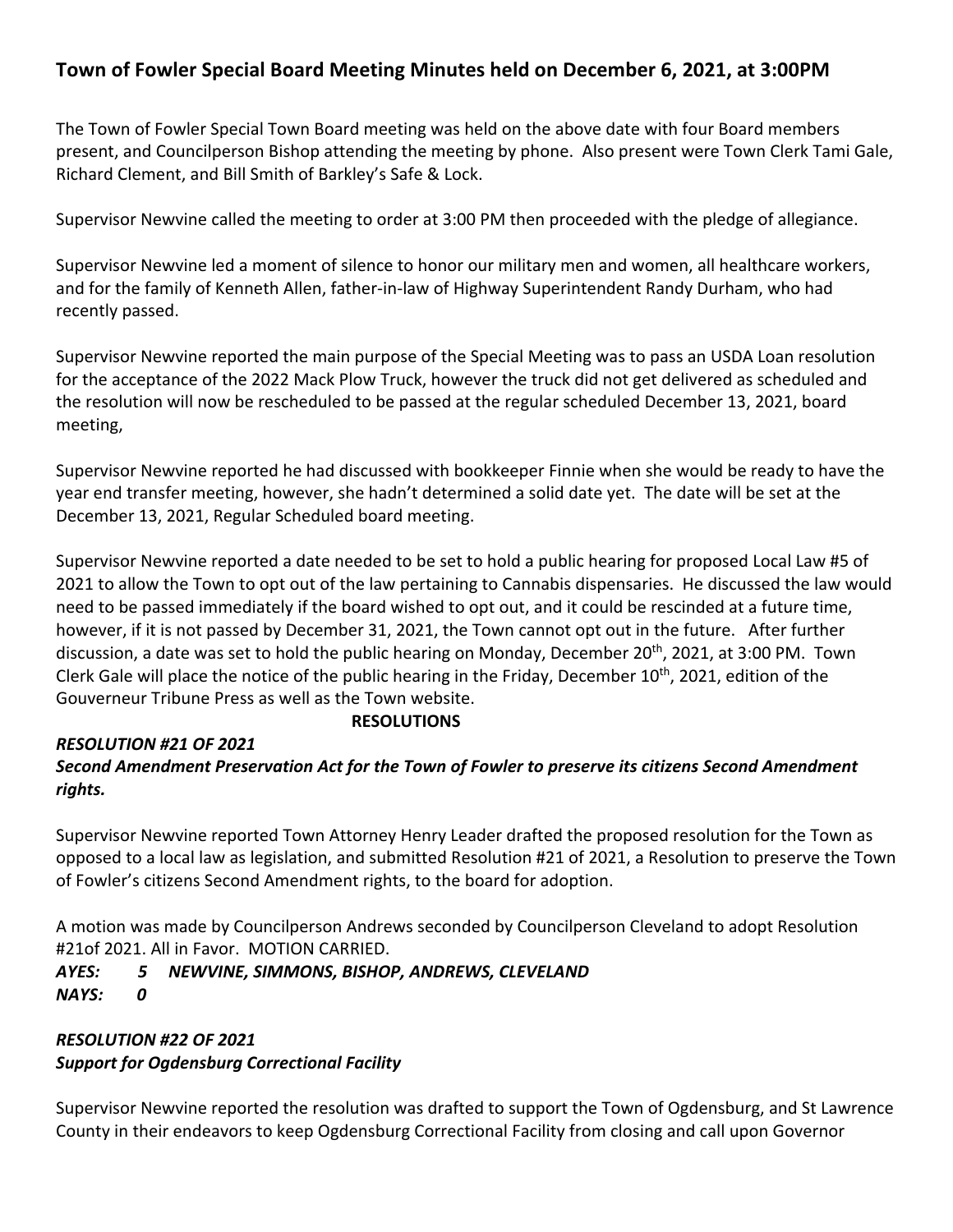Katherine Hochul to reconsider the decision to close the Ogdensburg Correctional Facility, and submitted Resolution #22 of 2021, to the board for adoption.

A motion was made by Councilperson Simmons seconded by Councilperson Andrews to adopt Resolution #22 of 2021. All in Favor. MOTION CARRIED.

*AYES: 4 NEWVINE, SIMMONS, BISHOP, ANDREWS, NAYS: 0 ABSTAIN: 1 CLEVELAND*

## **SECURITY CAMERA QUOTE BY BARKLEY'S SAFE & LOCK**

- William Smith, sales manager of Barkley's Safe & Lock Fire and Security Division, presented quote packets for the purchase of new security cameras and the installation of the cameras, to the board for their review.
- He discussed the proposal in detail to replace the outdated cameras with new Honeywell NBR recording unit monitors.
- All areas of the Town Hall upstairs and downstairs, the Town Barn, playground, pavilion to include the bathroom entrance, dog kennel, back buildings, gasoline tanks, scrap metal bin area, and entrances to the buildings will be covered.
- The cables will be cat 6 and the equipment will have a 5-year warranty.
- There is an app that makes it possible to view the camera system on your phone.
- Discussed the installation could be completed in 2 weeks with everything readily available.
- The estimate for the proposal is \$16,873.54.

Supervisor Newvine thanked Mr. Smith for the presentation and reported the board will discuss the proposal and be in touch with him with any further questions and their decision.

Supervisor Newvine reported the new signs for the playground/pavilion area had arrived and asked Councilperson Cleveland, who oversees the playground/pavilion where he thought they should be installed. It was decided maintenance worker Byron Woodward would be asked to install the signs, one in front of the playground and one in front of the pavilion.

Supervisor Newvine reported he had talked to Byron and the pavilion is completed and the bathroom is working well. Councilperson Cleveland agreed and reported the bathroom is also winterized now. Town Clerk Gale reminded the board they still needed to discuss the content and to complete the application they want in place for the pavilions use. Councilperson Cleveland stated they also needed to discuss the bathroom and how it would be best managed. Supervisor Newvine discussed, the best idea would be to have the bathroom dedicated to the pavilions use only and we will keep the port-a-potties in place as we have done in the past.

Supervisor Newvine reported he had a meeting with assessor Kathy Besaw, who was nervous and worried about what is going to happen in the assessor's office in January of the new year with assessor Geer being done, assessor Shaw soon to be relocating, and a new assessor just beginning. Supervisor Newvine reported he assured assessor Besaw the Town would get her some help, stating that he felt the smartest thing to do, would be to hire Sherry Geer as a consultant, on an hourly basis. Supervisor Newvine reported assessor Besaw felt that if the Town gave her 6 months, she would feel confident enough to do it, and hopefully by that time newly elected assessor Mike Bates will have had some training, but it will still leave the Town with 1 assessor position to fill. Supervisor Newvine reported the matter would be discussed further at the December 13, 2021, meeting. Town Clerk Gale asked the board if they would be asking the assessors to consider holding